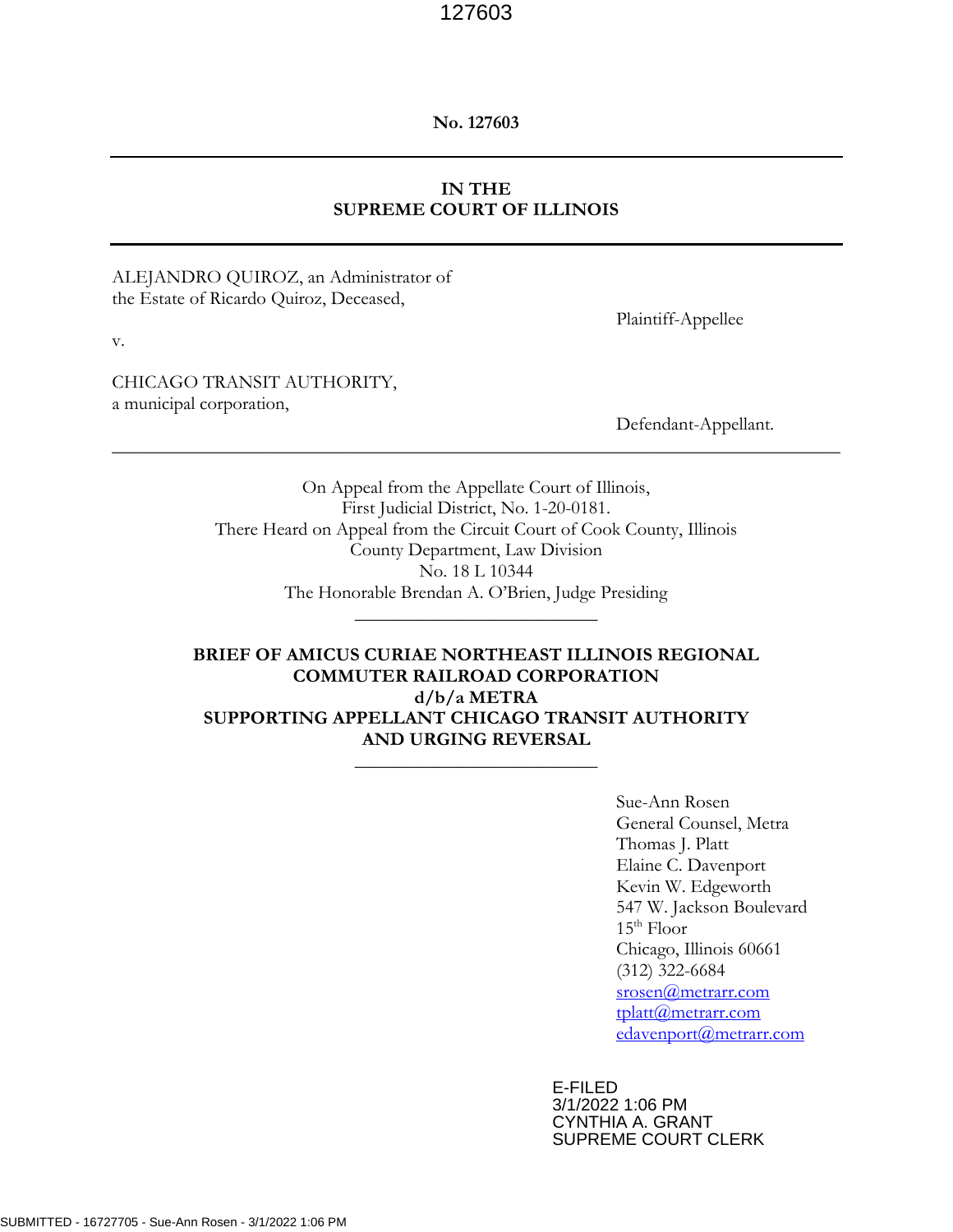# **TABLE OF CONTENTS AND STATEMENT OF POINTS AND AUTHORITIES**

#### **Page(s)**

| STATEMENT OF INTEREST OF AMICUS CURIAE OF AUTHORITIES1                                                                |  |  |
|-----------------------------------------------------------------------------------------------------------------------|--|--|
| Regional Transportation Authority Act                                                                                 |  |  |
| Metra Rail Data                                                                                                       |  |  |
| Metra 2015 Ridership Data<br>https://metra.com/sites/default/files/assets/planning/ridership/2015_annual_report_stan  |  |  |
| Metra 2016 Ridership Data<br>https://metra.com/sites/default/files/assets/planning/ridership/ridership_report_-       |  |  |
| Metra 2017 Ridership Data<br>https://metra.com/sites/default/files/assets/planning/ridership/ridership_report_annual  |  |  |
| Metra 2018 Ridership Data<br>https://metra.com/sites/default/files/assets/planning/ridership/2018_annual_ridership_re |  |  |
| Metra 2019 Ridership Data<br>https://metra.com/sites/default/files/assets/planning/annual_report_2019_standalone.pdf  |  |  |
| Choate v. Indiana Harbor Belt R.R. Co.,                                                                               |  |  |
| Park v. Northeast Illinois Regional Commuter R.R. Corp.,                                                              |  |  |
| McDonald v. Northeast Illinois Regional Commuter R.R. Corp.,                                                          |  |  |
|                                                                                                                       |  |  |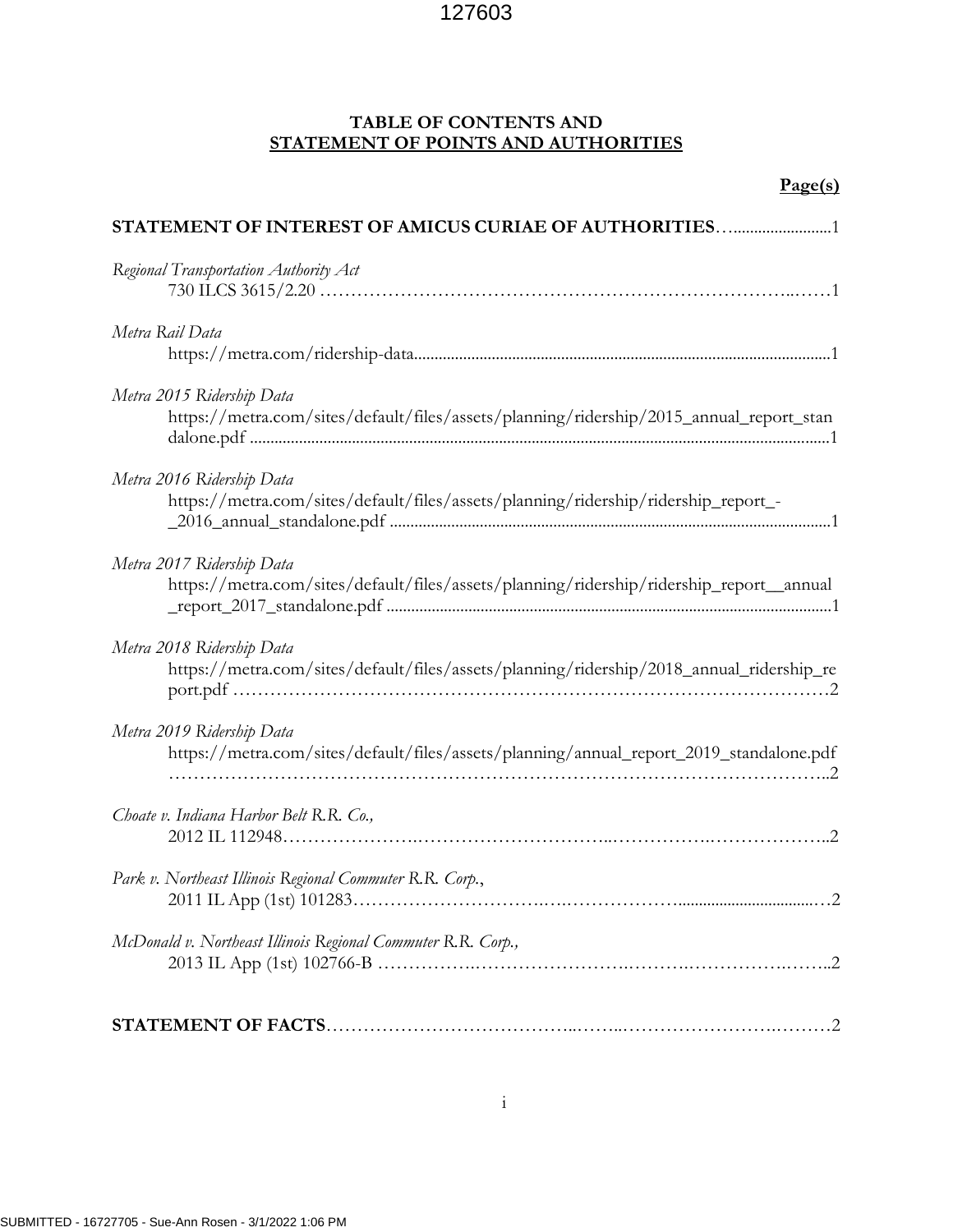| I.        | THE APPELLATE COURT'S MISAPPLICATION OF THE DISCOVERED<br>TRESPASSER RULE UNDERMINED THE OPEN AND OBVIOUS RULE WITH<br>RESPECT TO MOVING TRAINS AND WOULD IMPOSE AN UNDUE BURDEN |  |
|-----------|----------------------------------------------------------------------------------------------------------------------------------------------------------------------------------|--|
| A.        | The Appellate Court's Ruling Is in Direct Conflict with Settled Precedent                                                                                                        |  |
|           | Bruns v. City of Centralia,                                                                                                                                                      |  |
|           | Ward v. K Mart Corp,                                                                                                                                                             |  |
|           | Choate v. Indiana Harbor Belt R.R. Co.,                                                                                                                                          |  |
|           | Park v. Northeast Illinois Regional Commuter R.R. Corp.,                                                                                                                         |  |
|           | McDonald v. Northeast Illinois Regional Commuter R.R. Corp.,                                                                                                                     |  |
|           | Prostran v. City of Chicago,                                                                                                                                                     |  |
| <b>B.</b> | The Appellate Court's Decision Would Impose the Burdensome and Costly Duty on<br>Metra of Physically Preventing Trespassers from Accessing Hundreds of Miles of                  |  |
|           | Bruns v. City of Centralia,                                                                                                                                                      |  |
|           | Krywin v. Chicago Transit Authority,                                                                                                                                             |  |
|           | Choate v. Indiana Harbor Belt R.R. Co.,<br>5, 6                                                                                                                                  |  |
|           | Park v. Northeast Illinois Regional Commuter R.R. Corp.,                                                                                                                         |  |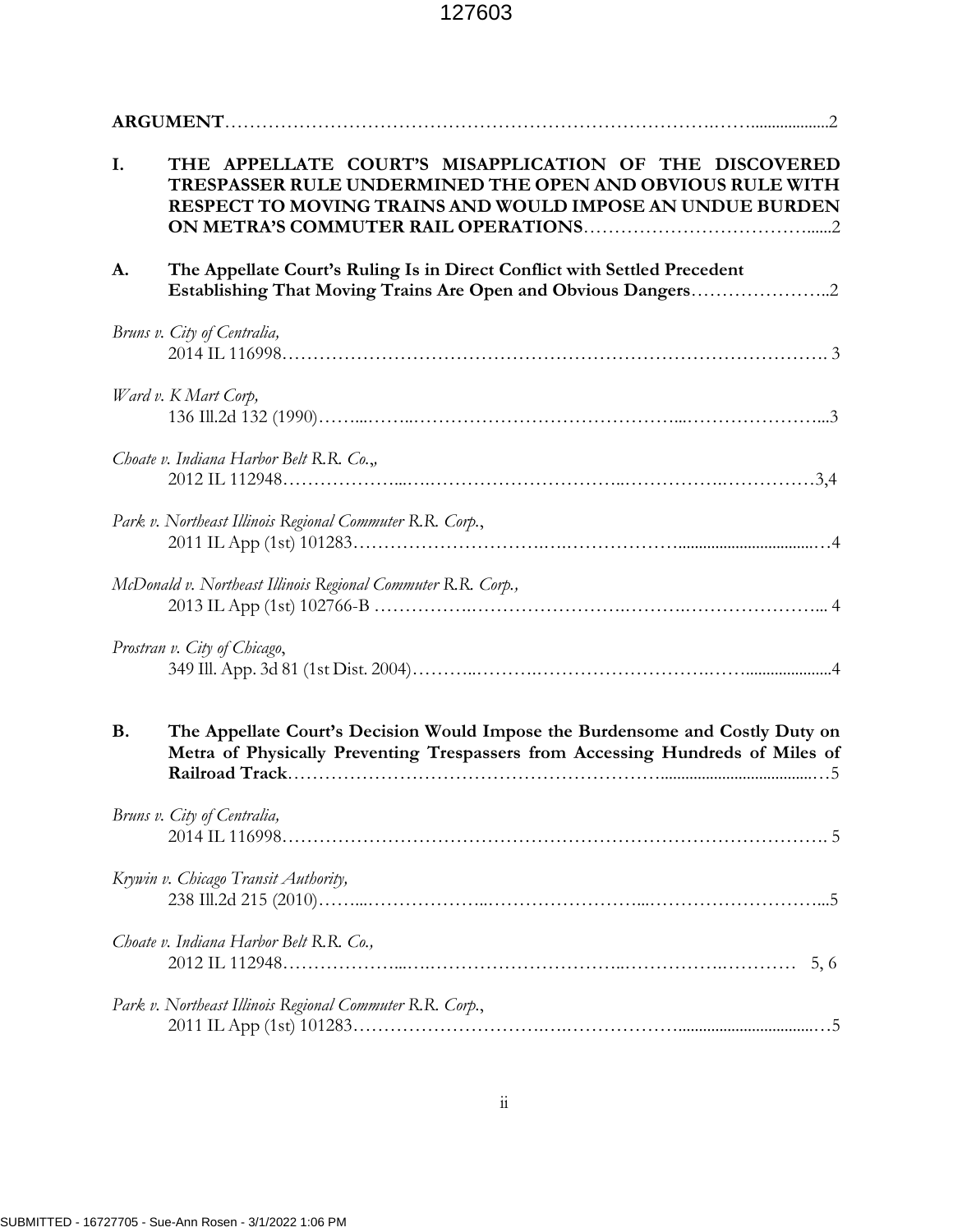| Illinois State Trust Co. v. Terminal R.R. Ass'n of St. Louis, |  |
|---------------------------------------------------------------|--|
|                                                               |  |
|                                                               |  |
|                                                               |  |
|                                                               |  |
|                                                               |  |
|                                                               |  |
|                                                               |  |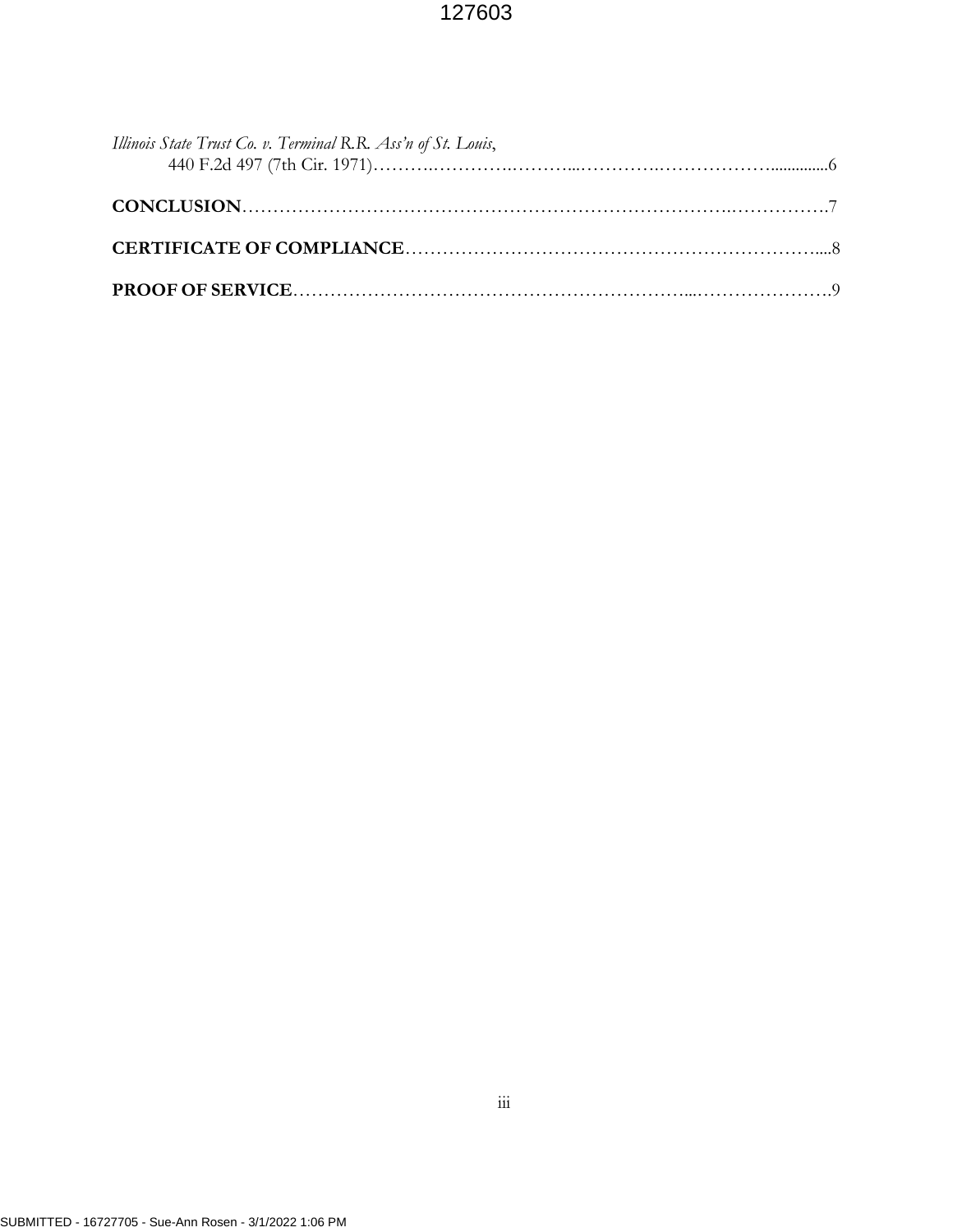#### **STATEMENT OF INTEREST OF AMICUS CURIAE**

*Amicus Curiae* Northeast Illinois Commuter Regional Commuter Railroad Corporation d/b/a Metra ("Metra") submits this brief in support of reversal of the appellate court's holding, which incorrectly applied the "discovered trespasser" standard by disregarding well established precedent that moving trains are open and obvious dangers. In doing so, the court not only misapplied Section 337 of the Restatement (Second) of Torts, but also placed an undue burden on the ability of railroads to operate in this state. The appellate court's decision contradicts established precedent, and if upheld, would result in an undue burden to Metra's commuter rail operations.

Metra is a governmental entity organized under the Regional Transportation Authority Act, 730 ILCS 3615/2.20, and operates one of the largest commuter rail systems in North America. *https://metra.com/ridership-data.* Its vast network of track spans throughout northeastern Illinois, servicing six counties, including Cook, DuPage, Will, Lake, Kane and McHenry counties. *Id.* Metra's rail system is comprised of over 1,100 miles of track, of which over 480 miles is passenger route. *Id.* Metra's service area is roughly equal to the size of the state of Connecticut. Metra provides transportation for more than 100 communities through its 242 rail stations, commuting 280,000 weekday passengers and over 90,000 weekend passengers. *Id.* In the five years preceding the COVID-19 pandemic, a yearly average of 78.14 million passenger trips were taken on Metra's lines.<sup>1</sup> Nearly all of Metra's track is at grade level, leaving Metra particularly vulnerable to trespassers.

<sup>1</sup> 2015 (81.6 million)

[https://metra.com/sites/default/files/assets/planning/ridership/2015\\_annual\\_report\\_standalone.pdf;](https://metra.com/sites/default/files/assets/planning/ridership/2015_annual_report_standalone.pdf) 2016 (80.4 million) - https://metra.com/sites/default/files/assets/planning/ridership/ridership\_report 2016\_annual\_standalone.pdf;

<sup>2017 (78.6</sup> million) [-https://metra.com/sites/default/files/assets/planning/ridership/ridership\\_report\\_-](https://metra.com/sites/default/files/assets/planning/ridership/ridership_report_-_annual_report_2017_standalone.pdf) [\\_annual\\_report\\_2017\\_standalone.pdf](https://metra.com/sites/default/files/assets/planning/ridership/ridership_report_-_annual_report_2017_standalone.pdf)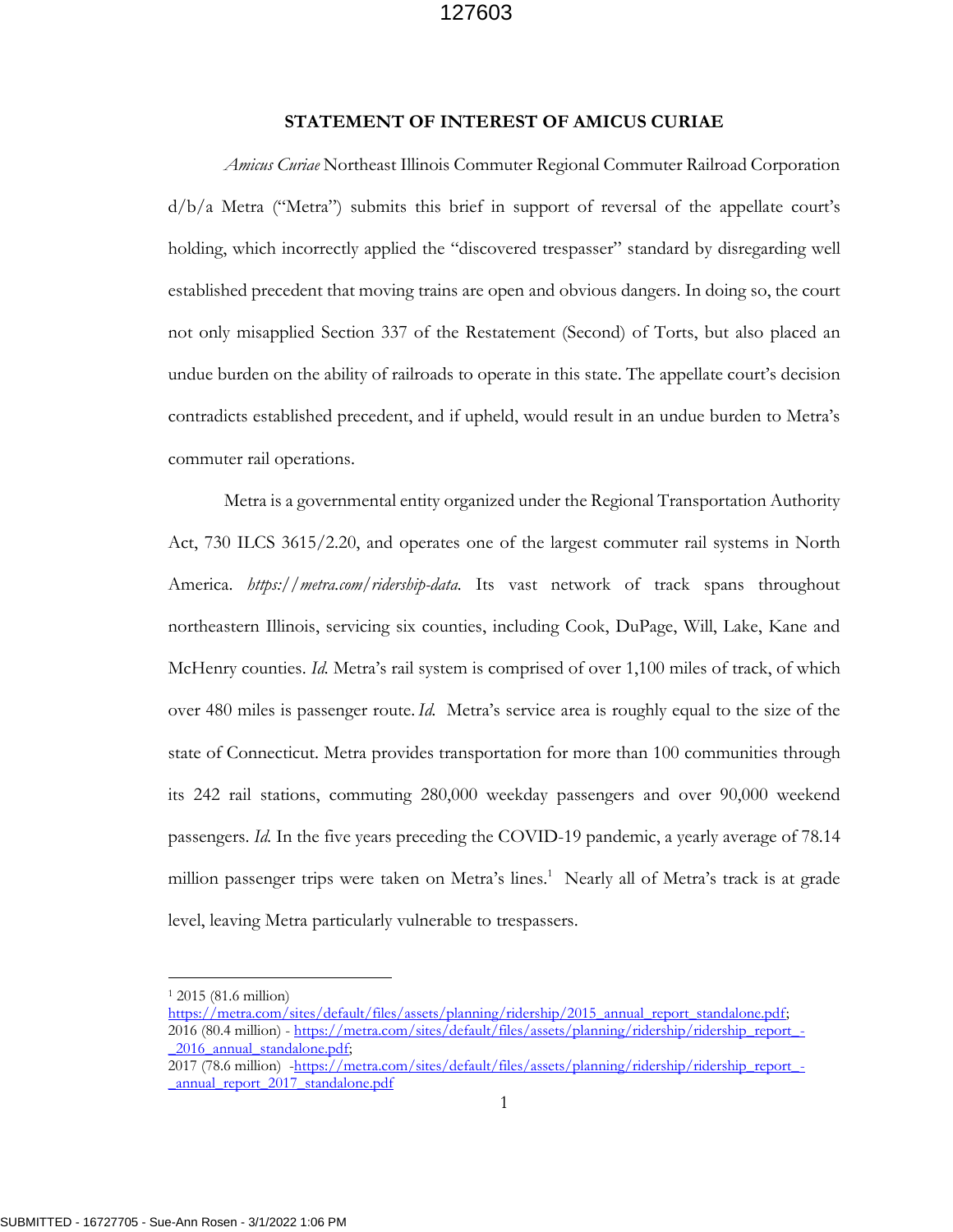Under well-settled precedent, a landowner does not owe a duty of reasonable care to trespassers, except to refrain from willful and wanton conduct. *Choate v. Indiana Harbor Belt R.R. Co.*, 2012 IL 112948, ¶ 25. According to *Choate*, as well as many other decisions, moving trains are an open and obvious danger. *Id.* ¶ 35; *Park v. Northeast Illinois Regional Commuter R.R. Corp.*, 2011 IL App (1st) 101283, ¶ 18; *McDonald v. Northeast Illinois Regional Commuter R.R. Corp.*, 2013 IL App (1st) 102766-B, ¶ 25. The appellate court's ruling would impose on Metra the extremely burdensome and costly obligation of erecting and maintaining fencing or other barriers to prevent trespassers from entering its its tracks.

#### **STATEMENT OF FACTS**

*Amicus Curiae* Metra adopts the Statement of Facts of Defendant-Appellant Chicago

Transit Authority.

#### **ARGUMENT**

### **I. THE APPELLATE COURT'S MISAPPLICATION OF THE DISCOVERED TRESPASSER RULE UNDERMINED THE OPEN AND OBVIOUS RULE WITH RESPECT TO MOVING TRAINS AND WOULD IMPOSE AN UNDUE BURDEN ON METRA'S COMMUTER RAIL OPERATIONS.**

# **A. The Appellate Court's Ruling Is in Direct Conflict with Settled Precedent Establishing That Moving Trains Are Open and Obvious Dangers.**

The appellate court's ruling below conflicts with this Court's well-established

precedent with respect to the open and obvious rule, as well as other appellate court decisions

relying on this clear precedent. The appellate court's decision should be reversed to avoid

- https://metra.com/sites/default/files/assets/planning/ridership/2018\_annual\_ridership\_report.pdf; 2019 (74.0 million)
- [https://metra.com/sites/default/files/assets/planning/annual\\_report\\_2019\\_standalone.pdf](https://metra.com/sites/default/files/assets/planning/annual_report_2019_standalone.pdf)

<sup>2018</sup> (76.1 million)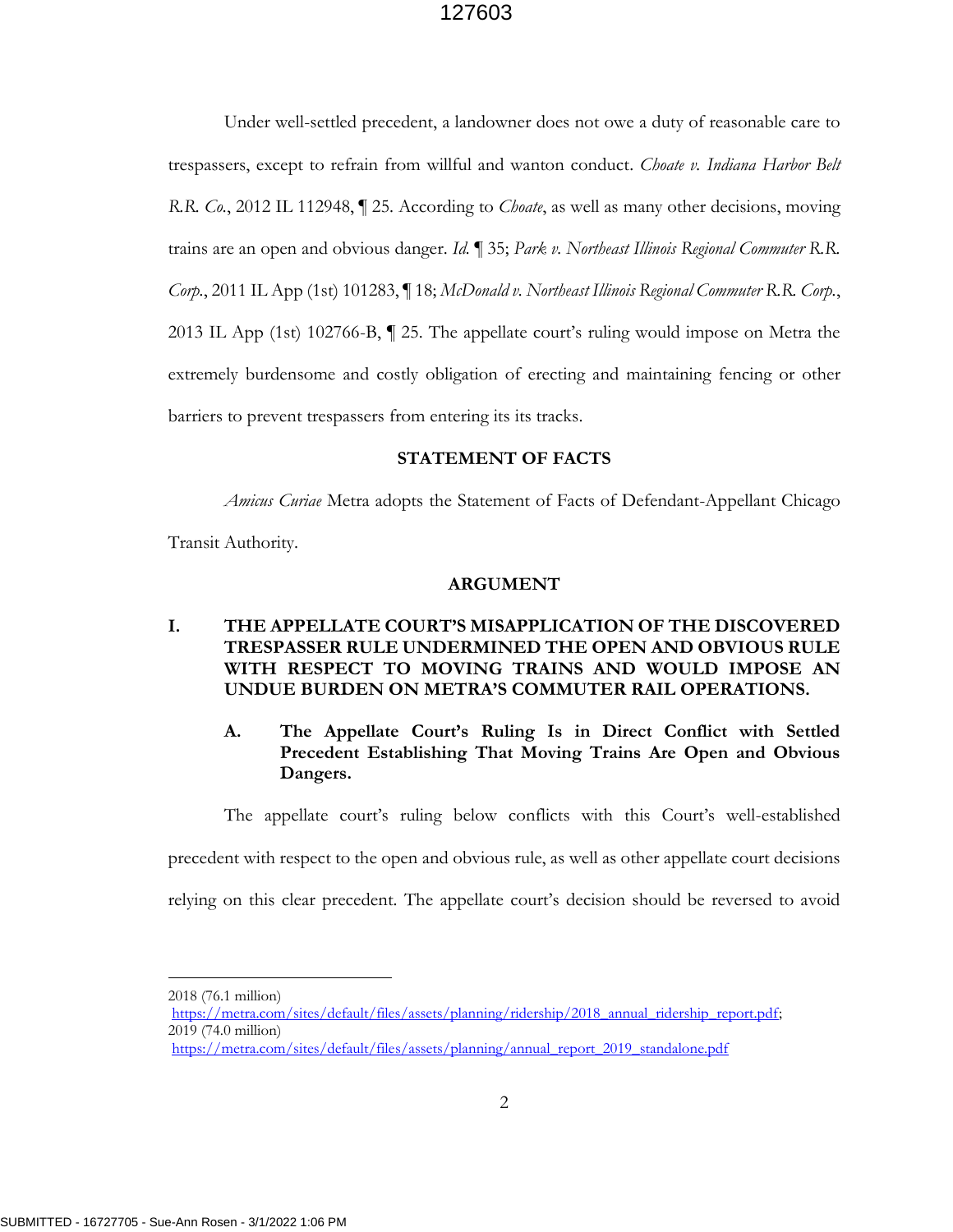creating discord within this Court's open and obvious rule jurisprudence and to provide guidance to lower courts and litigants on a frequently reoccurring issue.

It is well-settled that the question of whether a duty exists is within the province of the court to decide as a matter of law. *Bruns v. City of Centralia*, 2014 IL 116998, ¶¶ 12-13. A court analyzing whether a duty exists considers "whether defendant and plaintiff stood in such a relationship to one another that the law imposed upon defendant an obligation of reasonable conduct for the benefit of plaintiff." *Ward v. K Mart Corp.*, 136 Ill.2d 132, 140 (1990). The four factors relevant to the duty analysis are: (1) the reasonable foreseeability of the injury, (2) the likelihood of the injury, (3) the magnitude of the burden of guarding against the injury, and (4) the consequences of placing that burden on the defendant. *Bruns*, 2014 IL 116998, ¶ 14. The open and obvious rule implicates the first two factors in the duty analysis: the foreseeability and the likelihood of injury. *Id.* ¶ 19.

In *Choate v. Indiana Harbor Belt Railroad Company*, 2012 IL 112948, this Court held as a matter of law that a moving train constituted an open and obvious danger in the context of a trespassing child attempting to jump aboard a moving freight train. *Id.* ¶ 35. In reversing the circuit court and the appellate court, this Court reasoned that the danger associated with a moving train "is so obvious that any child allowed at large can reasonably be expected to appreciate the risk involved in coming within the area made dangerous by it." *Id.* ¶ 32. This Court also recognized that the question of whether a condition is open and obvious goes directly to the analysis of whether the defendant owed a duty to the plaintiff, and therefore must be considered by the court when conducting the duty analysis. *Id.* ¶ 34 (noting "the circuit court should have considered in the first instance the obviousness of the danger of moving trains as it relates to the foreseeable risk of harm to plaintiff.").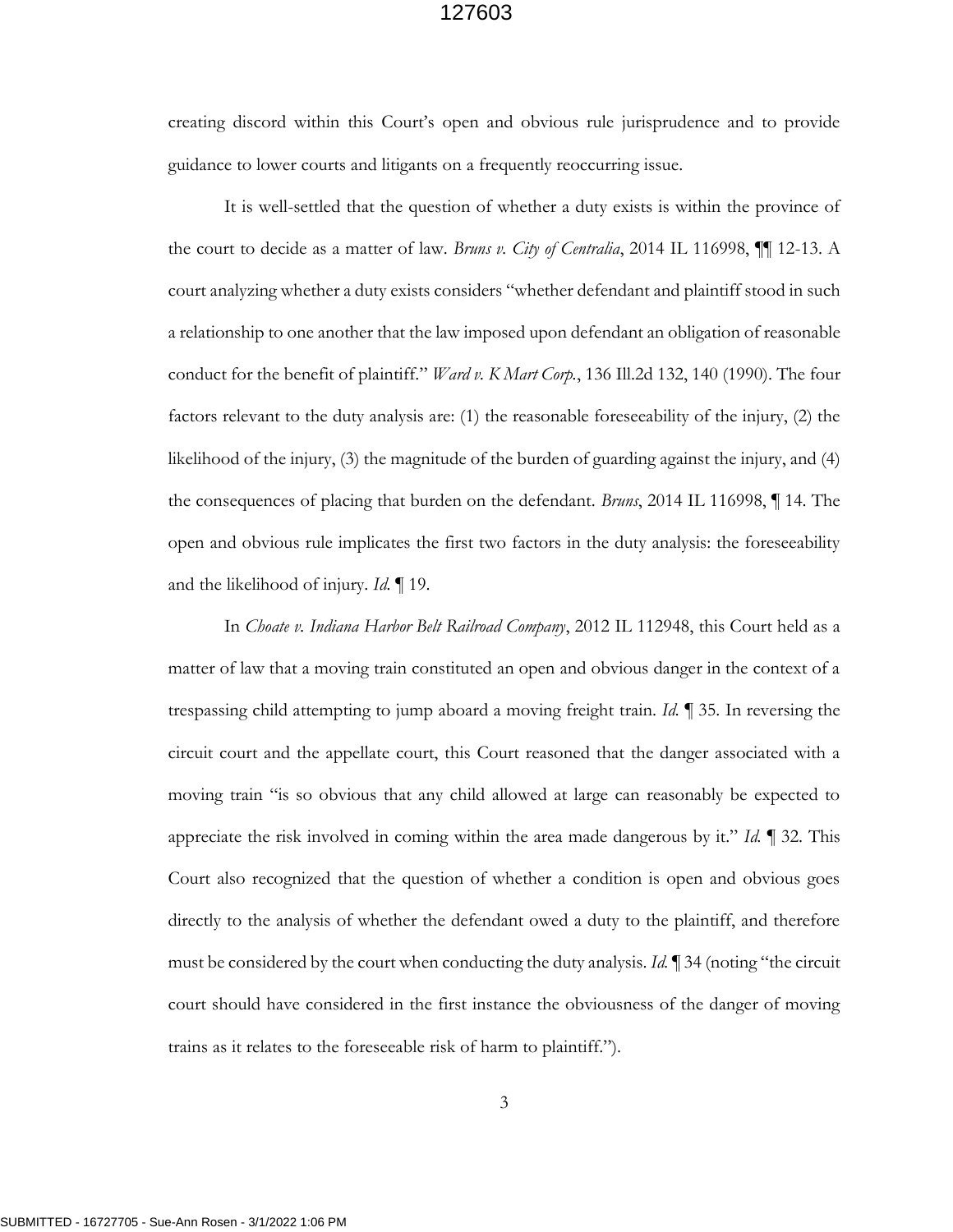In *Park v. Northeast Illinois Regional Commuter Railroad Corporation*, 2011 IL App (1st) 101283, the appellate court affirmed the circuit court's dismissal of the plaintiff's complaint in a case involving a pedestrian who was struck by a train while crossing the tracks at a station. *Id.*  $\parallel$  5. Both the appellate court and the circuit court held as a matter of law that the danger presented by stepping in front of a moving train was open and obvious. *Id.* ¶¶ 16, 18. The appellate court also noted that the open and obvious nature of the moving train did not depend on the plaintiff's subjective knowledge, but rather on the objective knowledge of a reasonable person under similar circumstances. *Id.* ¶ 19.

Similarly, in *McDonald v. Northeast Illinois Regional Commuter Railroad Corporation*, 2013 IL App (1st) 102766-B, the appellate court reversed the circuit court's judgment on a verdict for the plaintiff in a case involving a pedestrian who was hit by an oncoming train while crossing in front of it at a station. *Id.* ¶ 6. The appellate court held that, consistent with *Choate*, the oncoming train as well as the tracks in front of it constituted an open and obvious danger that precluded recovery for the plaintiff. *Id.* ¶ 25.

This Court's decision in *Choate* noted that the obvious danger of moving trains must be considered by the court when it examines whether the defendant owed a duty to the plaintiff. 2012 IL 112948, ¶ 34. In this matter, the appellate court ignored the open and obvious danger presented by a moving train in its analysis of whether the defendant owed the plaintiff a duty. Moreover, the appellate court's focus on the subjective knowledge of the plaintiff conflicts with the principle illustrated in *Park* that, in cases involving open and obvious dangers, it is the objective knowledge of a reasonable person that is decisive, not the subjective knowledge of the plaintiff. *Park*, 2011 IL App (1st) 101283, ¶ 19; *Prostran v. City of Chicago*, 349 Ill. App. 3d 81, 86 (1st Dist. 2004).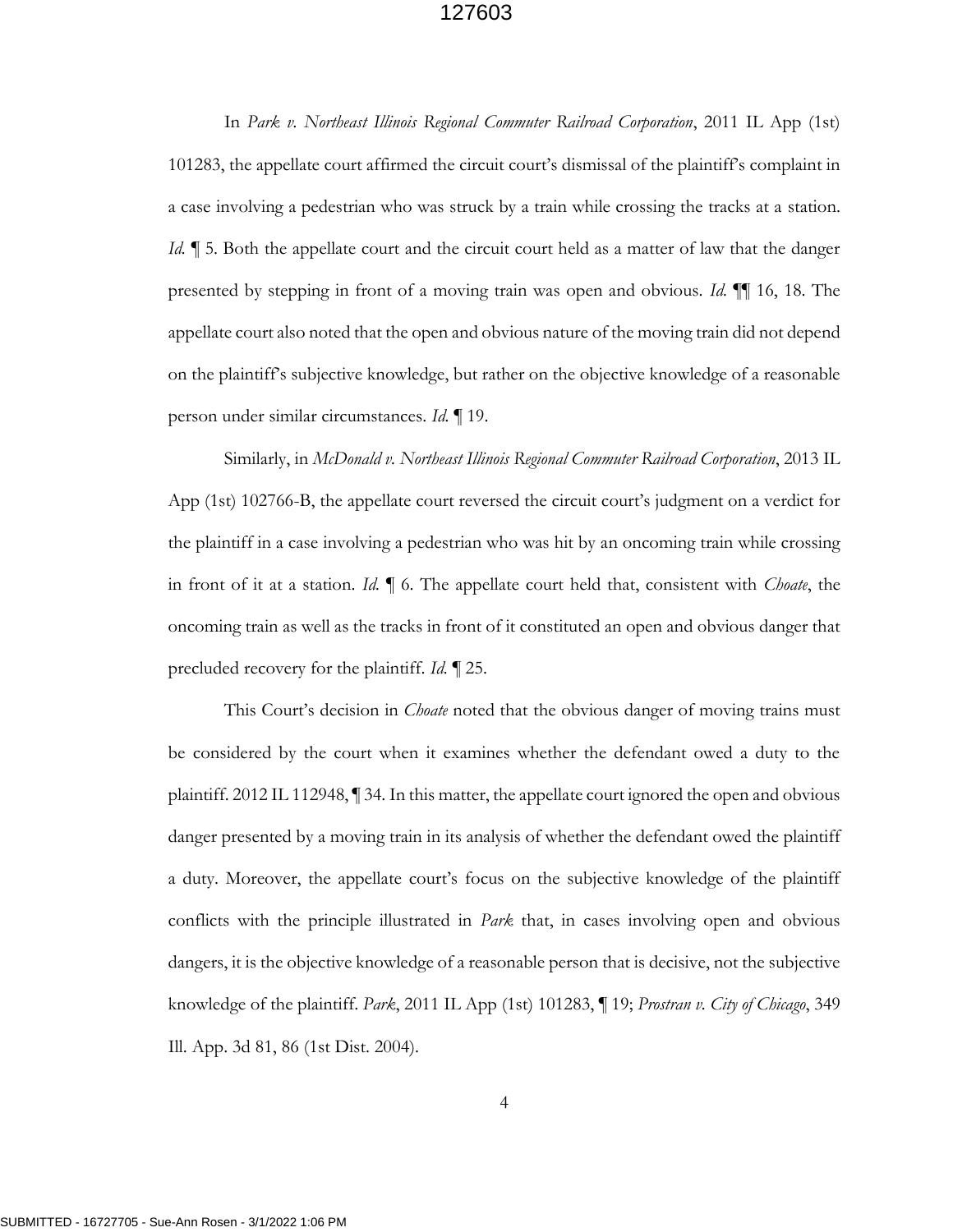The facts of the case before this Court fit squarely within this Court's decision in *Choate* and the appellate court decisions in *Park* and *McDonald.* All of these cases, like the matter here, involved a plaintiff confronting the open and obvious danger of a moving train. By ignoring this Court's decision in *Choate*, as well as earlier appellate court decisions, the appellate court below created a conflict in this Court's well-established open and obvious doctrine especially with respect to moving trains. The appellate court should be reversed.

# **B. The Appellate Court's Decision Would Impose the Burdensome and Costly Duty on Metra of Physically Preventing Trespassers from Accessing Hundreds of Miles of Railroad Track.**

The appellate court's decision also ran afoul of Illinois precedent by failing to consider the third and fourth factors in the duty analysis: "the magnitude of the burden of guarding against the injury" and "the consequences of placing that burden on the defendant." *Bruns*, 2014 IL 116998, ¶ 14. Particularly relevant for this matter is this Court's determination that in analyzing the duties to be imposed on a transportation company, a court should consider the impact on the company's entire business operation. *Krywin v. Chicago Transit Authority*, 238 Ill.2d 215, 234 (2010) (In conducting duty analysis, "[the Court] may take judicial notice of the magnitude of the CTA's operations.").

If the appellate court's decision were upheld, Metra's operations would be severely hindered as a result of being subject to claims for injuries posed by open and obvious moving trains in circumstances where it is not reasonable to expect the presence of people. This Court's decision in *Choate* recognized that even children allowed at large are expected to appreciate the danger associated with moving trains. 2012 IL 112948, ¶ 35; *see also Park*, 2011 IL App (1st) 101283, ¶ 18. Under the appellate court's decision, Metra would no longer be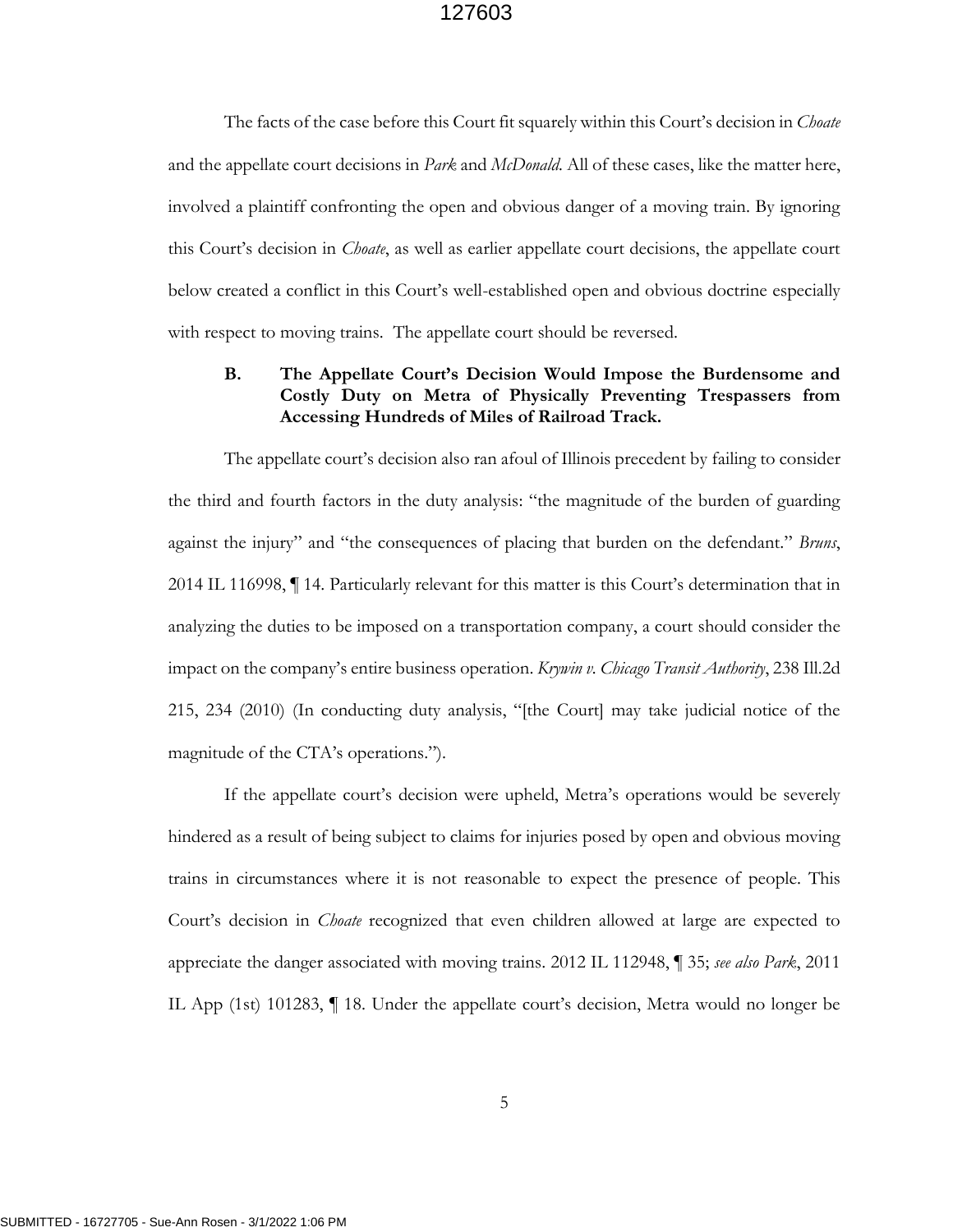able to rely on the not-reasonably-foreseeable nature of persons failing to appreciate the open and obvious danger presented by moving trains.

As nearly all of Metra's railroad track is at grade level, in effect, Metra would be forced to protect its over 1,100 miles of railroad track, spanning six counties in Northeastern Illinois in a space roughly the size of Connecticut, from persons, vehicles, and objects not otherwise reasonably expected to be present. Such protection could only be achieved by fencing off all 1,100 miles of Metra's railroad track. This burden is not only financially impracticable, it would also severely disrupt Metra's ability to access its track with necessary heavy machinery. Indeed, this Court in *Choate* recognized that courts have generally declined to impose a duty on railroads to erect fences to guard against trespassing children, even though children are generally less expected to comprehend and avoid certain risks. *Choate*, 2012 IL 112948, ¶¶ 31, 43; *see also Illinois State Trust Co. v. Terminal R.R. Ass'n of St. Louis*, 440 F.2d 497, 501 (7th Cir. 1971). The appellate court's ruling would impose a considerable and unwarranted burden on railroad operators within this state and should therefore be reversed.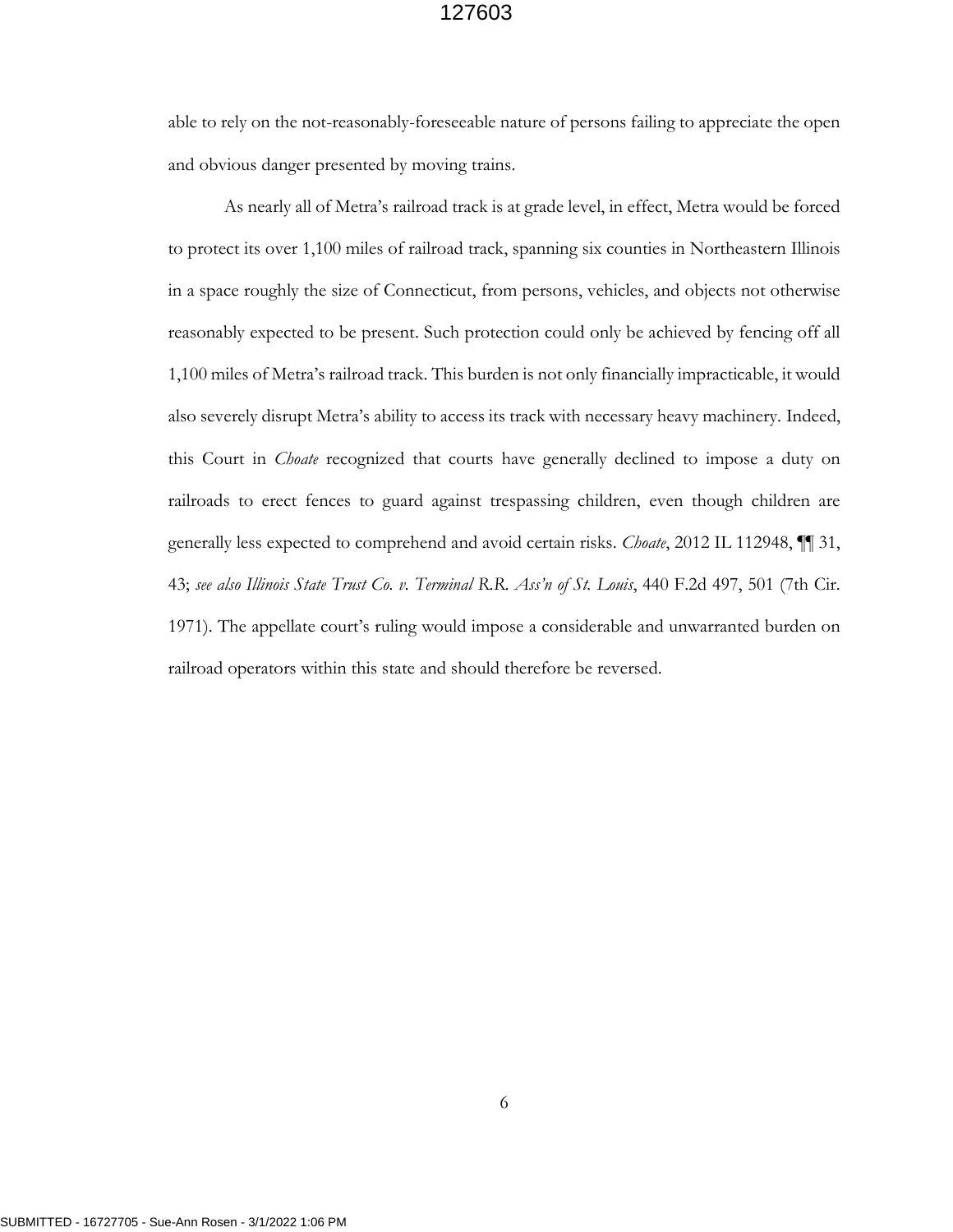#### **CONCLUSION**

The appellate court's decision undermined the open and obvious rule with respect to moving trains and would impose a costly burden on Metra's commuter rail operations. For the foregoing reasons, Northeast Illinois Regional Commuter Railroad Corporation d/b/a Metra requests that this Honorable Court reverse the appellate court's ruling and affirm the circuit court's dismissal of the plaintiff's complaint.

Dated: 16 February 2022 Respectfully submitted,

#### */s/Sue-Ann Rosen*

Sue-Ann Rosen General Counsel, Metra Thomas J. Platt Elaine C. Davenport Kevin W. Edgeworth 547 W. Jackson Boulevard  $15<sup>th</sup>$  Floor Chicago, Illinois 60661 (312) 322-6684 [srosen@metrarr.com](mailto:srosen@metrarr.com) [tplatt@metrarr.com](mailto:tplatt@metrarr.com) [edavenport@metrarr.com](mailto:edavenport@metrarr.com)